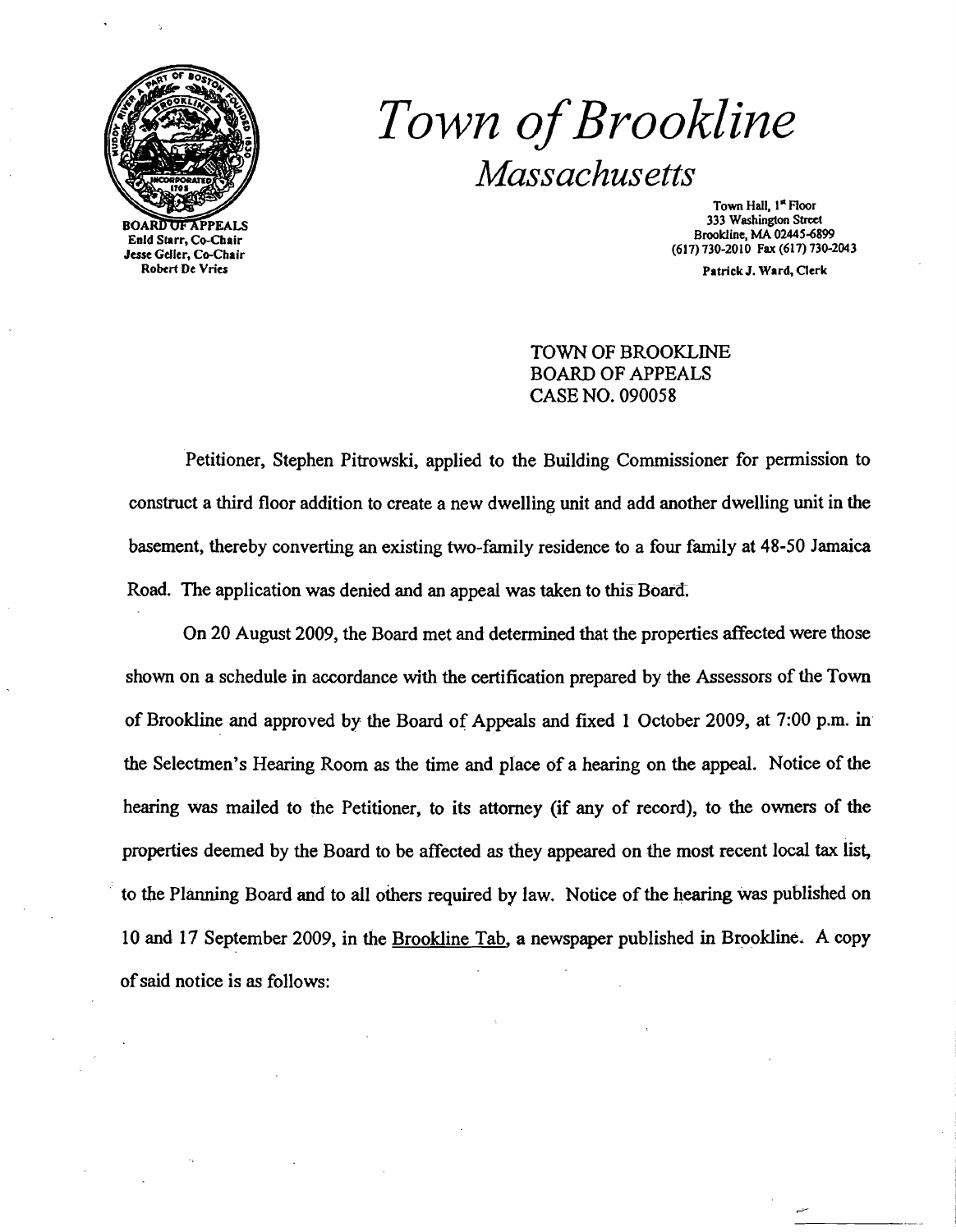#### NOTICE OF HEARING

Pursuant to M.G.L. C. 39, sections 23A & 23B, the Board of Appeals will conduct a public hearing to discuss the following case:

Petitioner: PETROWSKI, STEPHEN Location of Premises: 48-50 JAMAICA RD BRKL Date of Hearing: 10/01/2009 Time of Hearing: 7:00 p.m. Place of Hearing: Selectmen's Hearing Room, 6<sup>th</sup> Floor.

A public hearing will be held for a variance and/or special permit from

- 1.) 5.05; Conversions, special permit required.
- 2.) 5.09.2.d; Design Review, special permit required.
- 3.) 5.43; Exceptions to Yard and Setback Regulations, special permit required.
- 4.) 5.50; Front Yard Requirements, variance required.
- 5.) 5.60; Side Yard Requirements, variance required.
- 6.) 6.01.2.a; General Regulations Applying to Required Off-street Parking Facilities, special permit required.
- 7.) 6.02.1; OffStreet Parking Space Regulations, variance required.
- 8.) For the Design of All Off-street Parking Facilities:
	- 6.04.2.d; Variance required
	- 6.04.2.f; Variance required
	- 6.04.3; Variance required
	- 6.04.4.b; Variance required
	- 6.04.5.b; Variance required
	- 6.04.12; Special permit required
	- 6.04.14;Variance required.

..

9.) 8.02.1.a ; Alteration or Extension, special permit required

ofthe Zoning By-Law to construct a third floor addition to create a new dwelling unit, and to convert the existing basement to create another dwelling unit, thereby converting the premises from an existing two-family into a four-family residence per plan at 48-50 JAMAICA RD BRKL.

Said Premise located in a M-l (apartment house) residence district.

*Hearings, once opened, may be continued by the Chair to a date and time certain. No further notice will be mailed to abutters or advertised in the TAB. Questions regarding whether a hearing has been continued, or the date and time ofany hearing may be directed to the Zoning Administrator at* 617-734-2134 *or check meeting calendar at:http://calendars.town.brookline.ma.usIMasterTownCalandarl?FormID=158.* 

2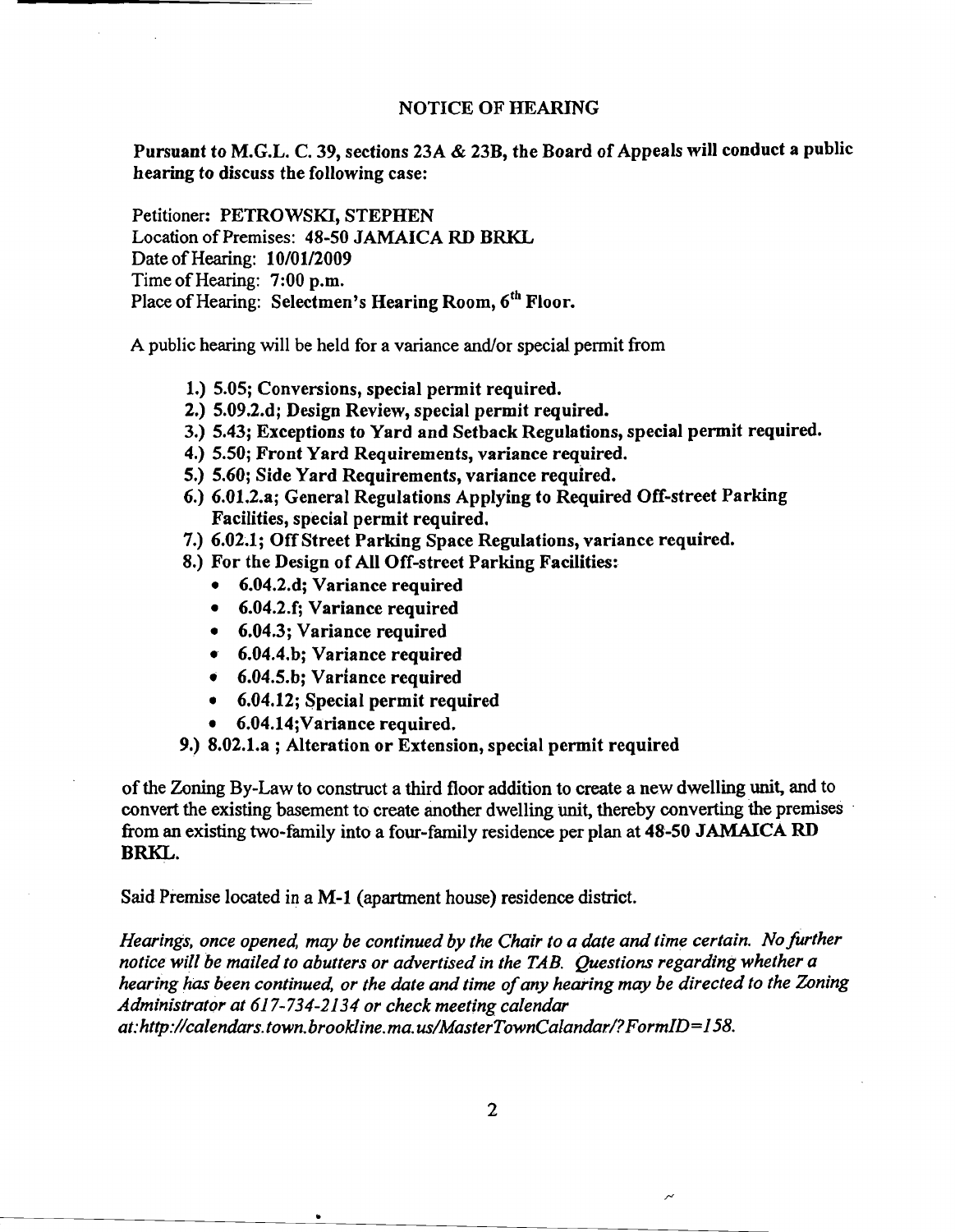The Town of Brookline does not discriminate on the basis of disability in admission to, access to, *or operations ofits programs, services or activities. Individuals who need auxiliary aidsfor effective communication in programs and services of the Town of Brookline are invited to make their needs known to the ADA Coordinator, Stephen Bressler, Town of Brookline, 11 Pierce Street, Brookline, MA 02445. Telephone:* (617) *730-2330,' TDD* (617) *730-2327.* 

## Enid Starr Jesse Geller Robert De Vries

At the time and place specified in the notice, this Board held a public hearing. Present at the hearing was Chairman, Jesse Geller and Board Members, Jonathan Book and Mark Zuroff. The petitioner was represented by Attorney Kenneth B. Hoffman of Holland & Knight LLP, 10 St. James Avenue, Boston, MA 02116.

Attorney Hoffman described the site and neighborhood at 48-50 Jamaica Road as a twoand-a-half-story, two-family dwelling across from Harry Downes Field near the Boston/Brookline border. The surrounding neighborhood consists of two- and three-family dwellings, several of them of the three-decker style. To the rear of the dwelling is a passageway owned by the Town of Brookline that runs behind several of the dwellings along Jamaica Road, although it is not clearly demarcated as a passageway, as well as the High Street Veterans development, a Brookline Housing Authority property with approximately 186 housing units.

Attorney Hoffman said that the petitioner, Stephen Pitrowski, would like to construct a third-floor addition that would alter the gable roof and change the dwelling into a three-decker structure. He said that the initial plan was to finish off the basement to provide a unit there as well. His clients, in response to concerns from the neighborhood, decided to incorporate portions of the basement into the first floor unit (rather than configure a separate fourth unit in the basement) thereby converting the building from a two-family dwelling into a three-family dwelling. The project would add approximately 317 finished s.f. to the basement, and add 1,410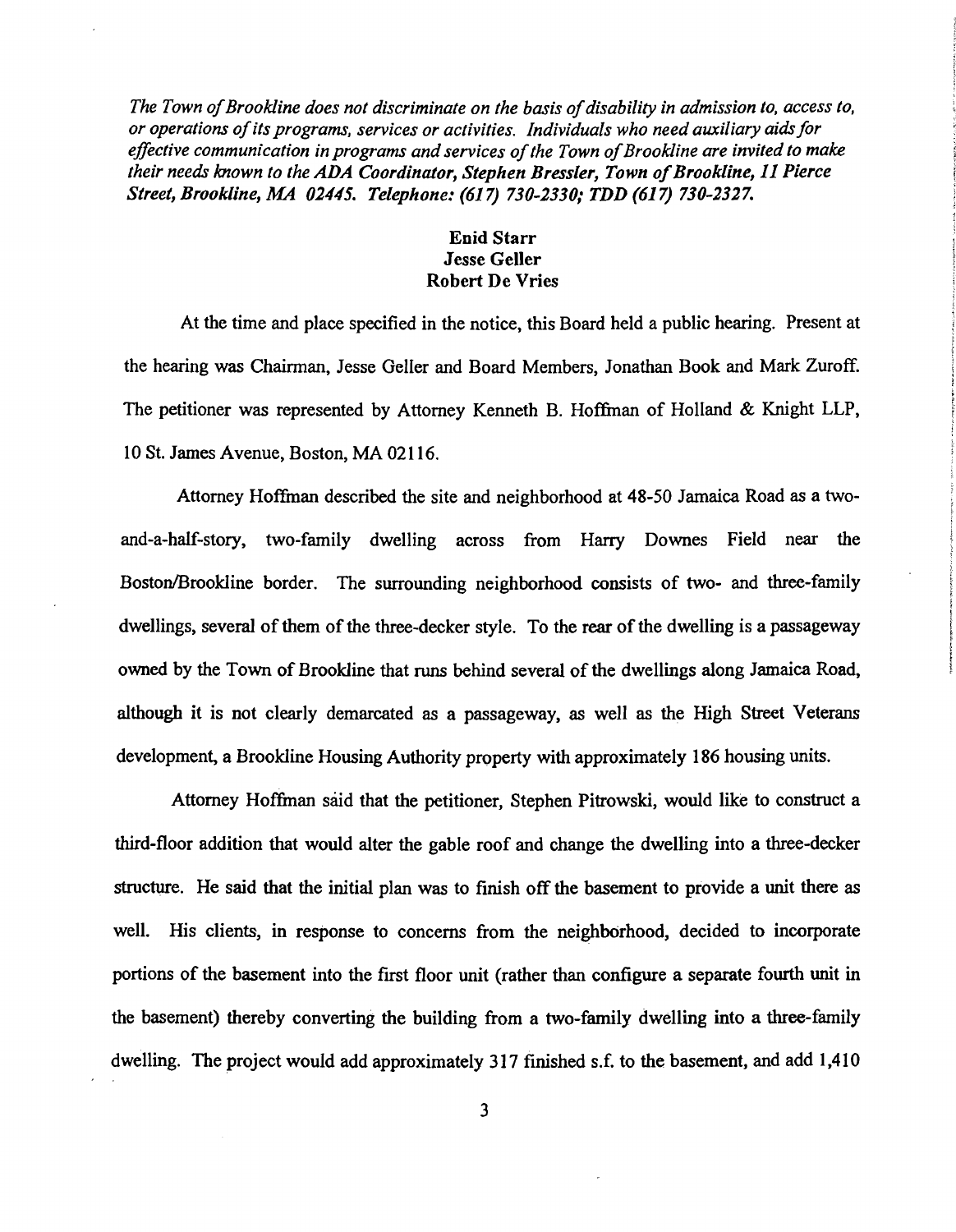s.f. for the new third floor, resulting in a total square footage of approximately 5,145 s.f. New front and rear porches and stairs would be constructed, as well as a new roof deck on the rear portion of the roof. The front first-floor porch details will remain largely the same.

In conjunction with the work in the dwelling structure the petitioner proposes to demolish the existing garage and have five parking spaces in the rear yard, two of which would be compact parking spaces. The petitioner is proposing a turnaround area where the demolished garage was located to ease on-site circulation. The dwelling shares a partial common driveway on its north side with 52 Jamaica Road.

Attorney Hoffman said that the residence has been in a slow decline relative to maintenance in recent years. He said that the petitioner wishes to restore the structure, maintaining significant elements such as porch/trim details and siding. He said that although converting the structure from a two-story building with a gable roof to one that is three stories with a flat roof is a significant change, it is in keeping with other residences along Jamaica Road.

Leah Greenwald, the petitioner's architect, presented to the Board the proposed elevations and plans for the proposed alterations. Ms. Greenwald stated that the petitioner proposed to demolish the existing garage and use the area, in part, for planted open space.

Chairman Geller asked whether any members of the Board had any questions at this point.

Chairman Geller then asked whether anyone desired to speak in favor of the proposed relief. No one spoke in favor of the proposed relief.

Mr. Geller asked whether anyone desired to speak in opposition to the proposed relief for the project.

4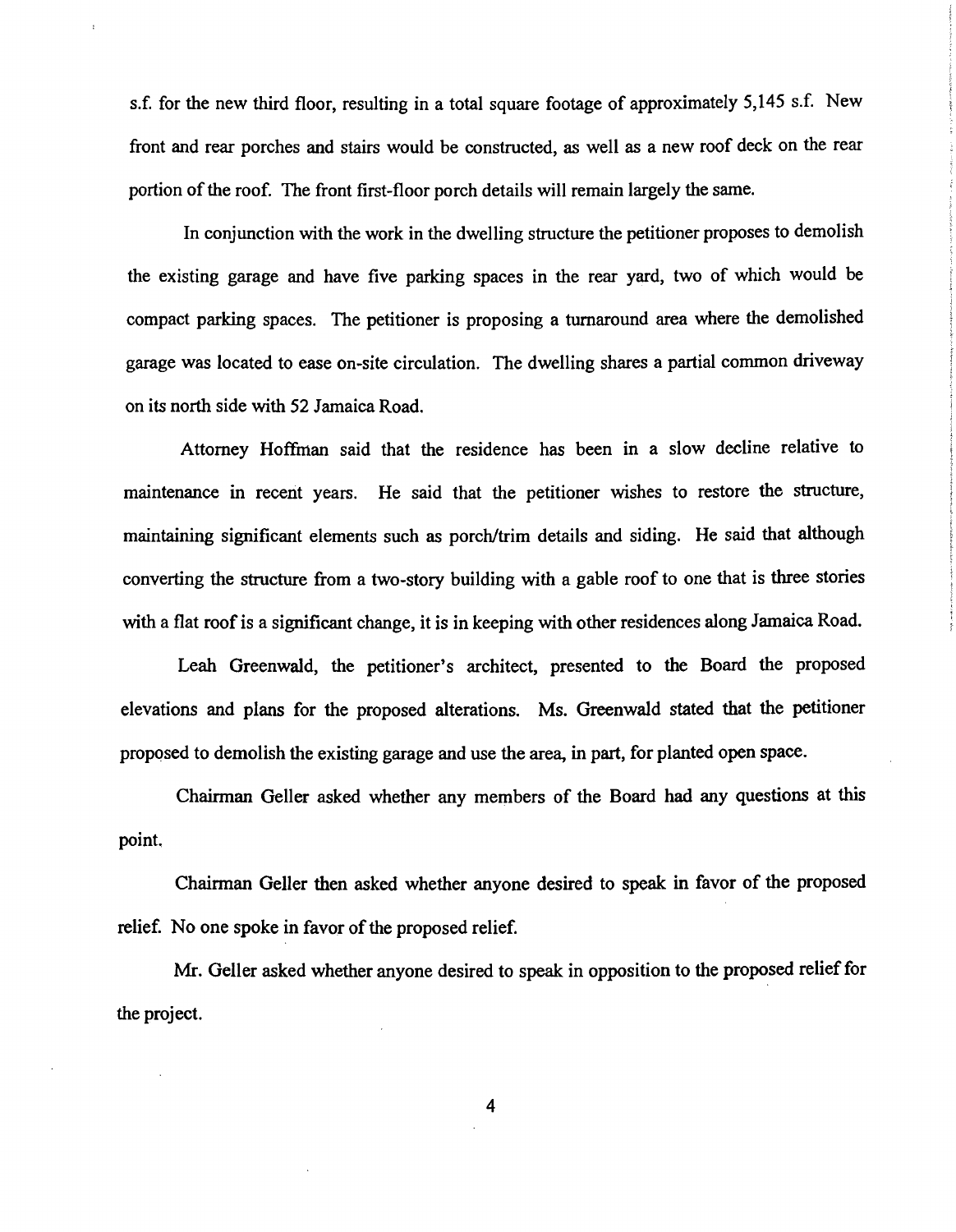Theresa Vitorino of 52 Jamaica Road stated that she did not believe the applicant needed to put a deck on the roof, because they have enough open space down below if they take the garage out. Ms. Vitorino presented to the Board pictures of the open space on her own neighboring property in support of her statement.

Phyllis O'Leary who lives on Jamaica Road stated the following:

She is a home owner of a three family and has lived there since she was seven years old. She is against the application because she likes the neighborhood and its two and three family structures and the way the street looks. She stated that her fear is that this could set a precedent for other two and three family structures to be expanded into more units. Ms. O'Leary commented that her immediate fear is that the area she lives in is very congested and there is not a lot of green space in the backyards like there used to exist because some of the houses have turned into condos. She noted that the green space is quickly disappearing. Ms O'Leary continued that her other concern is with the roof deck which will take up half of the size of roof and the height of its fence or railing making the building appear to be more of a four family home than a three family home. Ms. O'Leary stated that she agreed with Ms. Vitorino's comments regarding the roof deck, open space and demolition of the garage and in support presented photographs of neighboring properties as examples of alternatives for provision of open space.

Tom Albertowski of 97 Highland Road stated that he is also concerned that every time there is a conversion the neighborhood loses some greenery and gets more black pavement. He further commented that Section 6.1.2. provides that you can waive half the number of parking spaces when converting to additional units. He suggested keeping the four parking spaces that are already there and not adding a fifth one. Mr. Albertowski added that there is a bus stop one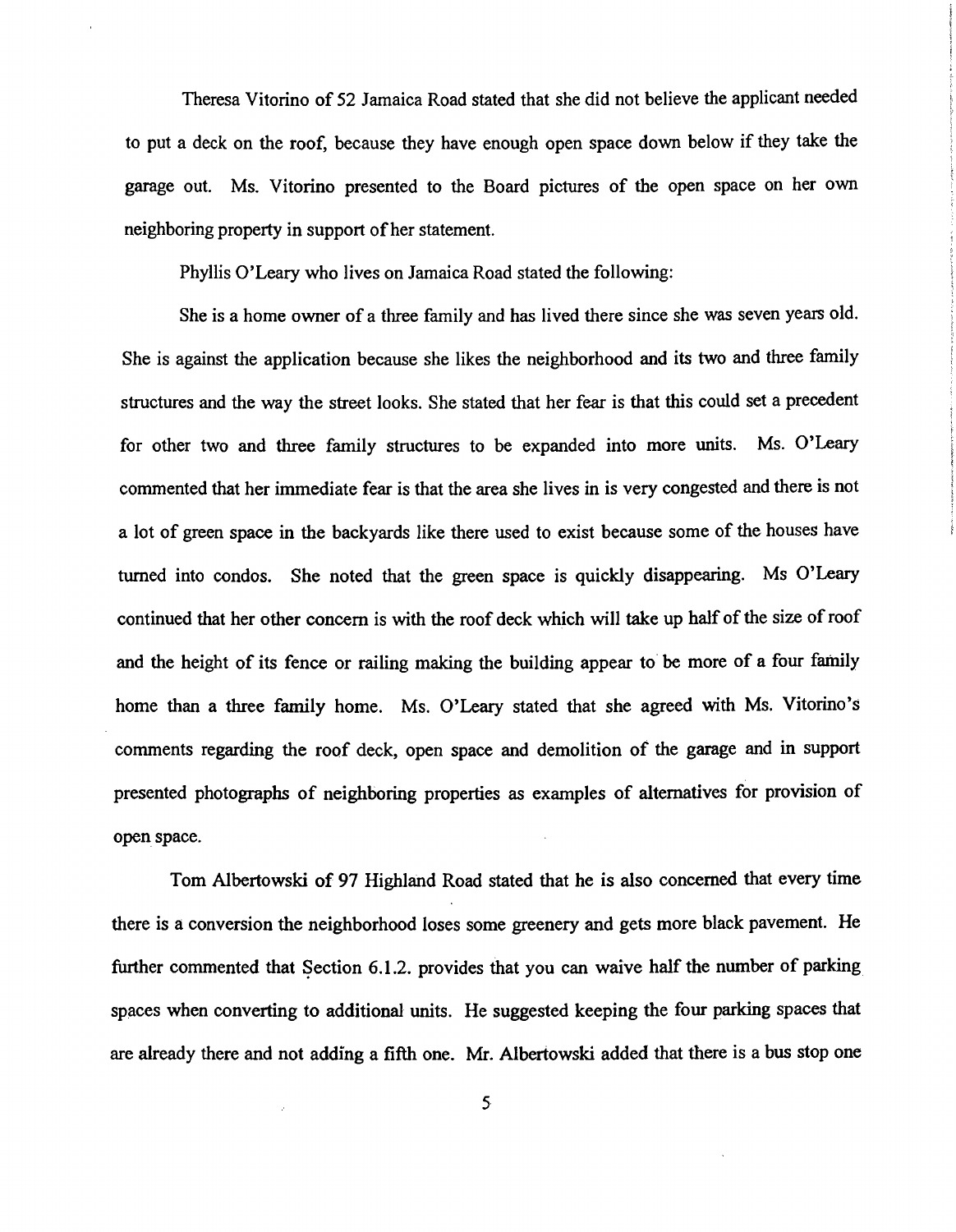block away and that it is a ten minute walk to the Green Line. He continued that the Town does not need to be adding all of these parking spaces in a place that probably couldn't be better in tenns of accessibility to public transit. He also noted that the large roof deck is something that is not common to the neighborhood, although there are smaller roof decks. Mr. Albertowski questioned how detennination of the landscaped open space was made and requested an explanation of the calculation. Alan Cohen of 63 Highland Road stated that he concurred with Ms. O'leary's comments concerning the density issues. Mr. Cohen also raised concerns about a neighborhood that has traditionally had difficulties with parking. Mr. Cohen noted that it is not unusual to come down Jamaica Road and see cars not only parked on both sides, one side illegally, but also across the driveways.

Margery Posner from 68-70 Jamaica Road on her own behalf and on behalf of of the other occupants of the two family house in which they live noted their concern with the renovation occurring and changing the house to a three family. She stated that it is a beautiful street. and is well kept by all of the neighbors. She added that changing the block is very, very disheartening. Ms. Posner asked what benefit is it to the neighborhood?

Polly Selkoe, Assistant Director for Regulatory Planning reviewed the Planning Board . Report including the comments of the Planning Board.

The zoning relief required for the project is as follows:

Section 5.05 – Conversions: When converting a dwelling to create additional units in an M District, the structure shall conform to all dimensional requirements specified in Section 5.01. However, the Board of Appeals by special permit may waive any of said dimensional requirements, except minimum lot size, provided no previously existing nonconformity is increased. *Special permit required* 

6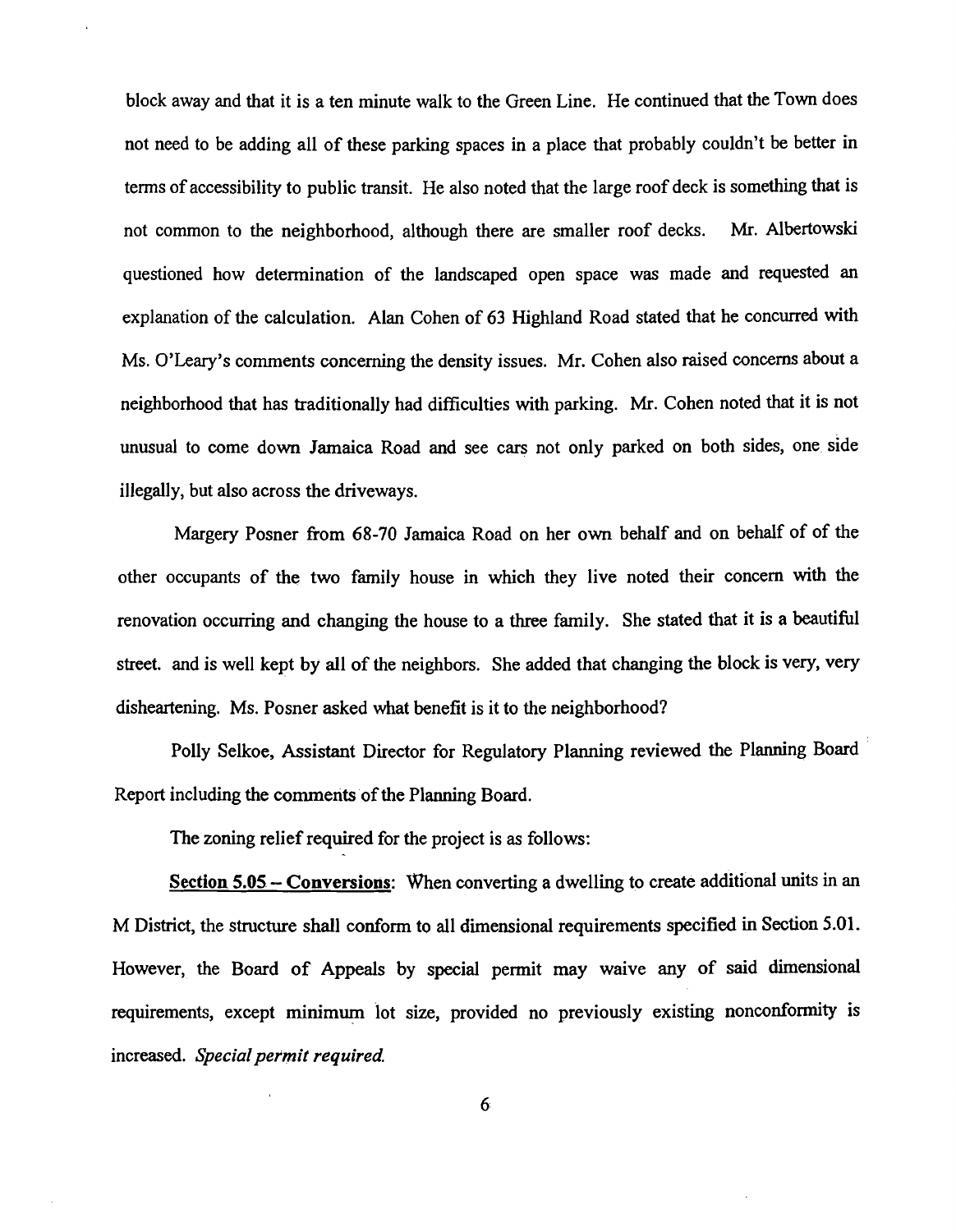Section  $5.09.2.d - Design Review$ : Since this proposal is to convert a two-family dwelling into a four-family dwelling, a special permit for design review is required. The applicant has submitted a Community and Environmental Impact statement. The most applicable standards are described as follows:

- a. *Preservation of Trees and Landscape:* There is only one tree on the property, which if determined should be retained, will need to be moved further towards the rear yard. Existing landscaping is in poor condition. The applicants are proposing additional landscaping as a counterbalancing amenity, particularly in the rear yard area.
- b. Relation of Buildings to Environment: The proposal will increase the height of the dwelling, comparable to the dwelling located immediately to the north. The neighboring dwelling to the south is a two-and-a-half story dwelling.
- c. *Relation ofBuildings to the Form ofthe Streetscape and Neighborhood:* Jamaica Road has a mix of two- and three-family dwellings, including both triple-deckers and gable-roofed two-and-a-half-story dwellings. The plans indicate the addition of elements to integrate the dwelling's style with other triple-deckers on the street, including upper story front porches and a trim band between the first and second levels.
- d. *Open Space:* The property currently has an adequate rear yard, although its condition needs improvement. Some of this rear yard will be removed when the garage is demolished and the parking is installed, however, new landscaping could improve the condition of the remaining open space. The applicant is proposing new front porches and small rear decks and a roof deck.
- e. *Circulation:* The existing driveway and parking area will be retained and somewhat expanded with the removal of the rear garage. Due to the increase in units, the vehicular circulation on site Will also increase. Vehicles parked as shown in the initially submitted plan would have had difficulty leaving the site if all of the parking spaces were occupied; the applicant has revised the parking plan to provide for five parking spaces with an easier egress plan.

## Section 5.43 - Exceptions to Yard and Setback Regulations

#### Section 5.50 - Front Yard Requirements

## Section 5.60 - Side Yard Requirements

#### Section 5.91- Usable Open Space

 $\sim 100$  km  $^{-1}$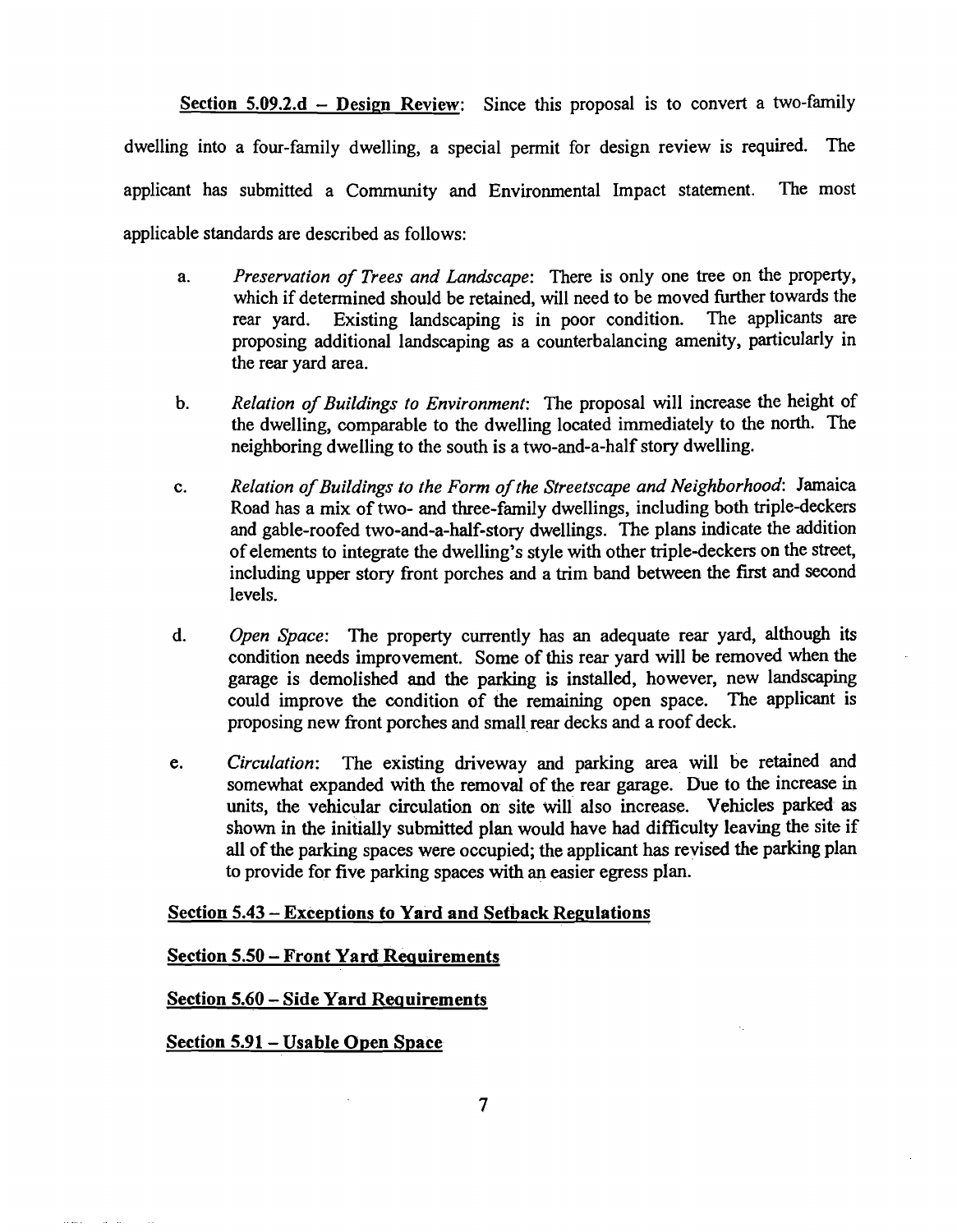## Section 6.01.2.a – General Regulations Applying to Required Off-street Parking

Facilities: When a structure is converted for one or more additional units in an M district, parking requirements for the entire structure shall be provided. However, the Board of Appeals by special permit may waive up to half the number of required parking spaces. *Special permit required.* 

## Section 6.02.1 – Off Street Parking Space Regulations

#### Section 6.04 - Design of All Off-street Parking Facilities

- *-.2.d:* minimum aisle width of23 feet
- $-.2.f.$  parking lots shall be designed so as not to require or encourage cars to back into a public or private way in order to leave the lot
- $-.3:$  parking facilities shall be designed so that each motor vehicle may proceed to and from a parking space without requiring the moving of another motor vehicle
- -.4.b: entrance and exit drives shall be a minimum of 20 feet wide for two-way use
- *-.5.b:* the surfaced area of a parking lot and all entrance and exit drives set back from street lot lines at least 10 feet, and at least 5 feet from all other lot lines
- $-.12$ : a special permit may be issued to waive the dimensional requirements of Article 6 when new parking facilities are being installed to serve existing structures and land uses
- $-.14$ : no more than 40% of the building's front façade width or 24 feet, whichever is less, may be devoted to parking or other vehicular use, including garage or drivethrough space

| <b>BUILDING</b>           | <b>Required Communication of the Proposed Advisor Engineer</b> |                  |                   |                     |
|---------------------------|----------------------------------------------------------------|------------------|-------------------|---------------------|
| <b>Front Yard Setback</b> | 15 ft (main                                                    | $17.1$ ft;       | $17.1 \text{ ft}$ | Special             |
|                           | dwelling);                                                     | Porch (exceeds   | Porch: 10 ff      | Permit <sup>*</sup> |
|                           | porches less than                                              | more than 1/2    |                   |                     |
|                           | half the width of                                              | the width of     |                   |                     |
|                           | the front wall: 11.5                                           | the front wall): |                   |                     |
|                           |                                                                | 10 ft            |                   |                     |
| Side Yard Setback         | 15.3 feet $(10 +$                                              | $5.4$ feet       | 5.4 feet          | Special             |
|                           | L/10                                                           |                  |                   | Permit <sup>*</sup> |
| <b>FAR</b>                | $1.0$ (6,060 s.f.)                                             | $2,570$ s.f.     | $5,145$ s.f.      | Complies            |
| <b>Minimum Lot Size</b>   | $6,000$ s.f.                                                   | $6,060$ s.f.     | $6,060$ s.f.      | Complies            |
| <b>Minimum Usable</b>     | 1,029 s.f.                                                     | 649 s.f.         | 1090 s.f.         | Complies            |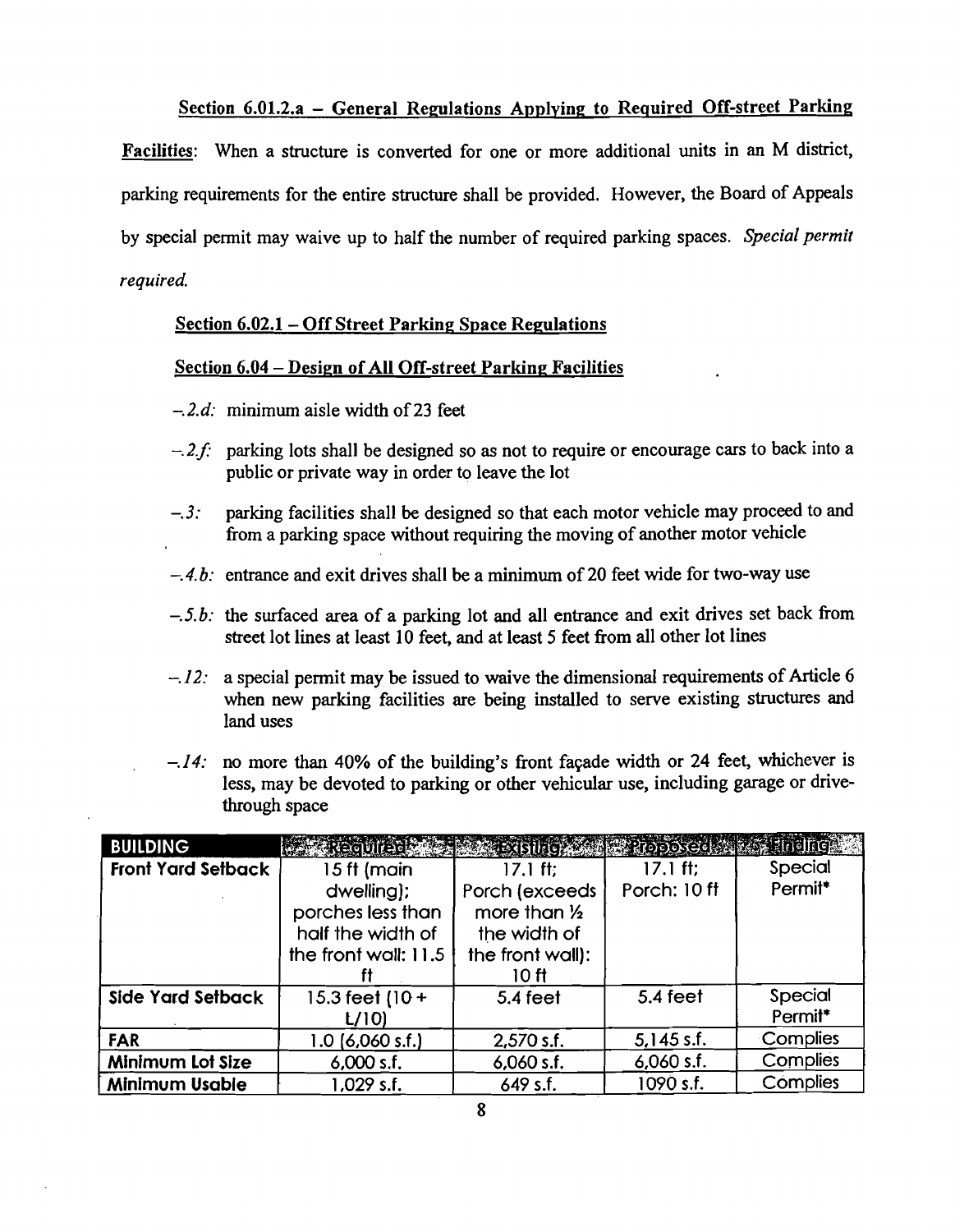| Open Space | (522 s.f.     |
|------------|---------------|
|            | ground level; |
|            | 568 s.f. roof |
|            | deck)         |

\*Under Section 5.43, the Board of Appeals may by special permit waive yard and setback requirements if counterbalancing amenities are provided. Additionally, under Section 5.05, the Board of Appeals may waive dimensional requirements for existing structures when they are converted for additional units.

| <b>PARKING</b>            | Reculed A Existing Proposed & Parling                 |              |             |                                     |
|---------------------------|-------------------------------------------------------|--------------|-------------|-------------------------------------|
| <b>Spaces</b>             | 9 spaces                                              | $3-4$ (est.) | 5           | Special<br>Permit**                 |
| Side Yard Setback         | 5 feet; or 7 feet<br>with a 2-foot<br>overhang        | 0 feet       | 5 feet      | Complies                            |
| <b>Driveway Width</b>     | 20 feet (two-way)                                     | $11.2$ feet  | $11.2$ feet | Special<br>Permitt                  |
| <b>Parking Area Width</b> | No more than<br>$10.8$ ft<br>(40% of façade<br>width) | $11.2$ feet  | $11.2$ feet | Pre-existing,<br>non-<br>conforming |

\*\*Under Section 6.01.2.a, the Board of Appeals may waive up to half of the total required parking spaces when a dwelling in an M district is converted for additional dwelling units.

tUnder Section 6.04.12, the Board of Appeals may waive the dimensional requirements of Article 6 when new parking facilities are being installed to serve existing structures and land uses.

Section 8.02.1.a  $-$  Alteration or Extension: A special permit is required to alter and

enlarge this non-conforming building.

Ms. Selkoe reported that the Planning Board was not opposed to the conversion of this dwelling into three units, however, the proposed basement unit as a fourth unit appeared excessive. Since there is not a significant change in grade to allow for adequate windows at the basement level, a unit in the basement would have poor light and ventilation; this finished area would be more appropriate as play or game room space rather than living and kitchen space. The petitioner has agreed to revise the proposal so that there would only be three units on site. Additionally, the revised parking plan with five parking spaces should provide sufficient parking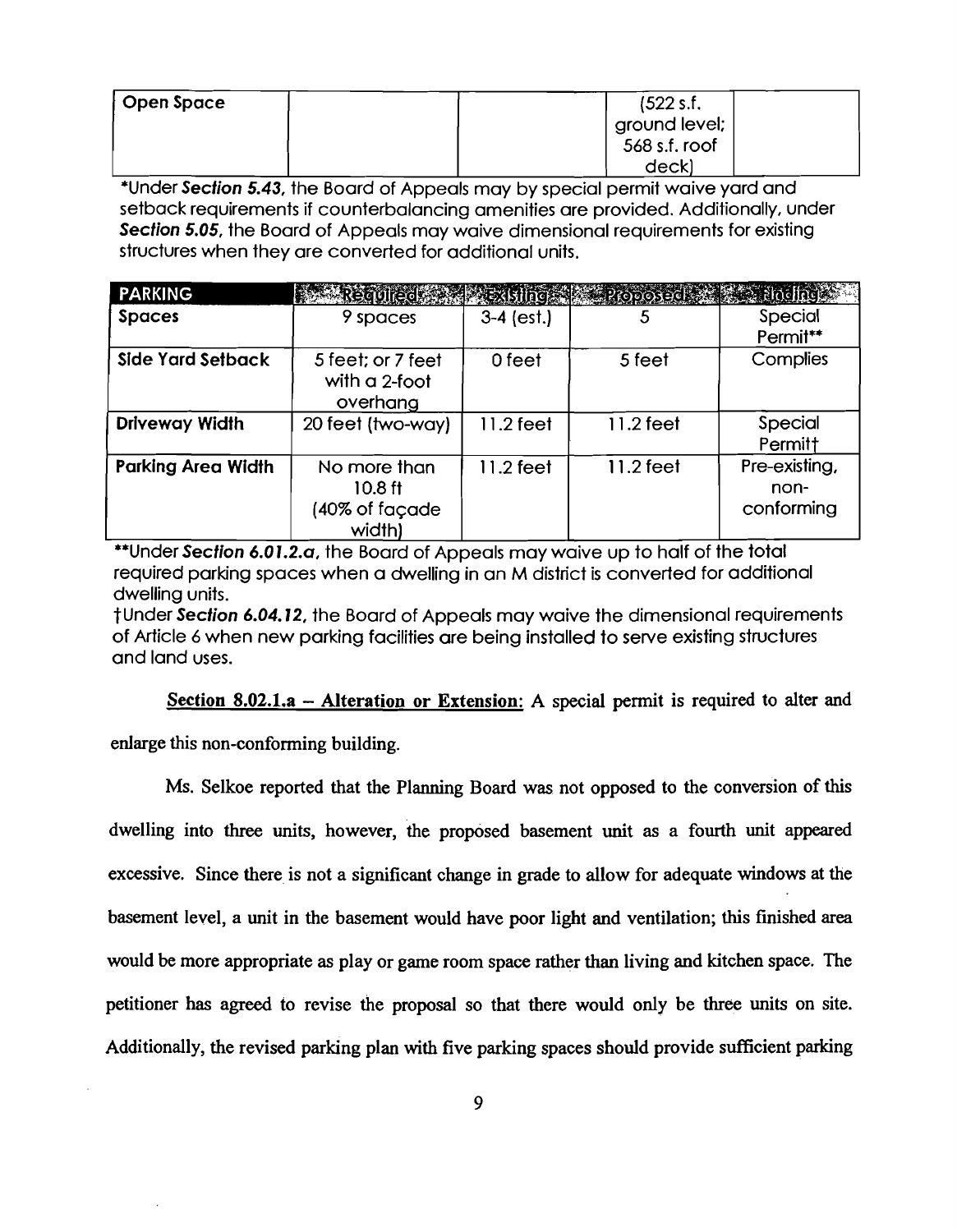for a three-unit building, and the petitioner should work to lessen the turn area so that more usable open space can be provided at ground level. The initial proposal did not meet the requirement for usable open space, but with the revised parking plan and enlarged roof deck, the proposal has been brought into compliance. There is some concern the roof deck is too large, but the petitioner has also proposed to install a privacy screen for the roof deck. Finally, the open rear stair providing secondary egress as well as roof deck access would be more attractive and better sheltered from poor weather if it is enclosed or screened. The petitioner agreed to consider possible alternative designs for the rear stair. The petitioner's initial plans were vague and lacking in detail, but the revised plans are a significant improvement and include appropriate characteristics for a triple-decker dwelling. Although the increase in height for the building is a concern, especially considering how close this dwelling is to neighboring dwellings, the tripledecker style is very apparent along this street and will not be out-of-place. Additionally, the installation of new landscaping would greatly improve the site's appearance. Therefore, the Planning Board recommended approval of the proposal and submitted plans, including the certified plot plan prepared by Boston Survey and dated 09/08/09, and the plans and elevations prepared by Leah Greenwald and dated 09/01109, subject to the following conditions:

- 1. There shall be a maximum of three units on the property and five parking spaces, with no separate unit in the basement. However, the basement may be used as finished or common space for the units.
- 2. Prior to the issuance of a building permit, a final site plan, indicating a parking plan for five vehicles and usable open space in compliance with what's required by the Zoning By-law, shall be submitted to the Assistant Director for Regulatory Planning for review and approval.
- 3. Prior to the issuance of a building permit, final floor plans and elevations, including a re-design of the rear stair, shall be submitted to the Assistant Director for Regulatory Planning for review and approval.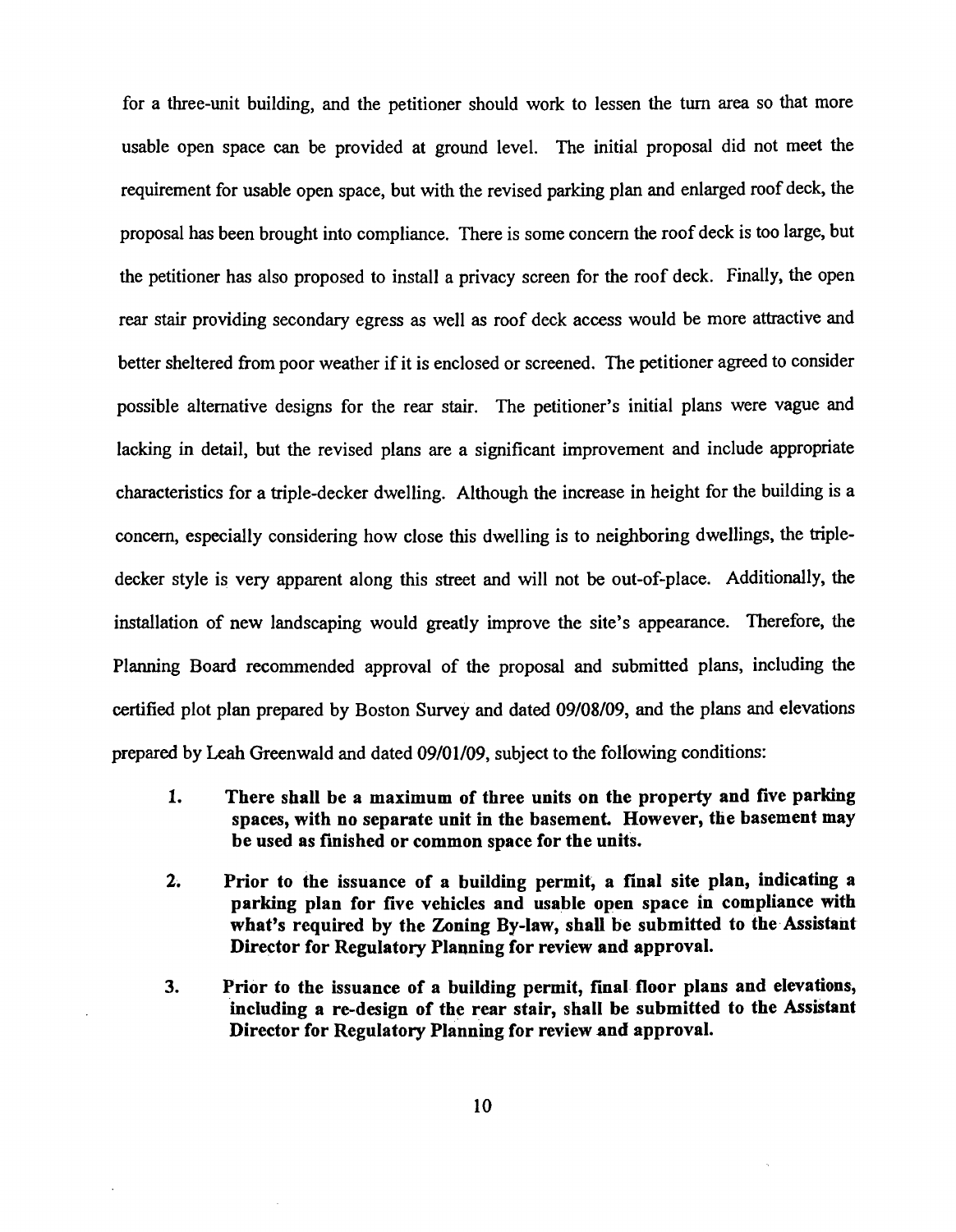- 4. Prior to the issuance of a building permit, a final landscaping plan, indicating planting and hardscape details for both the front, side and rear yards and all counterbalancing amenities, shall be submitted to the Assistant Director for Regulatory Planning for review and approval.
- 5. Prior to the issuance of a building permit, all demolition approvals for the roof, and if applicable, the rear garage, shall be obtained from the Preservation Commission.
- 6. Prior to the issuance of a building permit, the applicant shall submit to the Building Commissioner for review and approval for conformance to the Board of Appeals decision: 1) a final site plan, stamped and signed by a registered engineer or land surveyor; 2) final elevations, stamped and signed by a registered architect; and 3) evidence that the Board of Appeals decision has been recorded at the Registry of Deeds.

Michael Shepard, Building Commissioner, delivered the comments for the Building Department. Mr. Shepard said that he attended the Planning Board hearing for this proposal. He said that many of the neighbors were concerned about the increased density, parking, height of the building, and the exterior stair required as a second means of egress and the deck atop the new third floor unit. He said that he was also concerned about the exterior stairs, exposed to the elements to serve as a second means of egress as required by the Building Code. Mr. Shepard also commented that, as a general rule, he is opposed to exterior rooftop decks but since the proposal is to convert the premises into condominium units he is less concerned. He said that in response to the neighbor concerns the petitioner eliminated the basement unit from their proposal, enclosed the exterior stairs and are working to minimize the size of the rooftop deck Mr. Shepard said that the Building Department supports the recommendation of the Planning Board as well as their proposed conditions.

Board Members, Zuroff, Book and Chainnan Geller asked counsel for the petitioner whether the deck was needed to satisfy the requirement for usable open space on the site. Attorney Hoffman said that it was needed because many of the dimensions on the site did not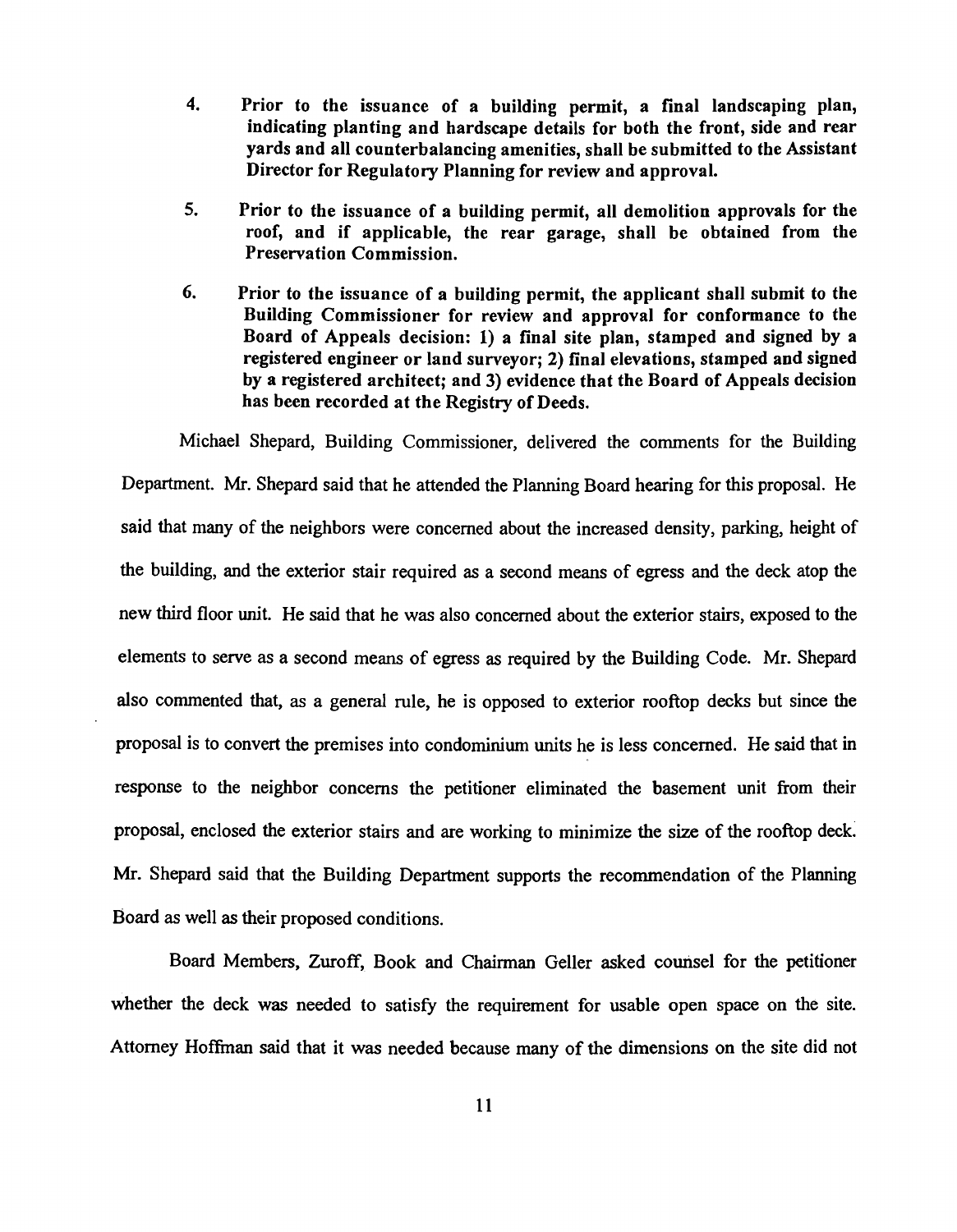satisfy the Zoning By-Law minimum requirement of a 15' dimension of the Zoning. Chairman Geller asked whether the height of the required railing on the deck violated the height requirements of the Zoning By-Law and Mr. Shepard replied that they did not.

Board Member Book expressed reservations about the size of the rooftop deck. He opined that going from a two-story. gable roof structure to a three-story. decker type structure was an extreme change for the building. The addition of the deck only exacerbates that change. Chainnan Geller and Board Member Zuroff were less concerned about the deck but asked the petitioner to consider options to address Board Member Book's concerns. including decreasing the size of or eliminating entirely the roof deck. Attorney Hoffman said that the petitioners have tried to be responsive to neighborhood concerns throughout the process and requested that the Board continue the hearing so the petitioner could have time to consider alternatives. Chairman Geller then announced that the hearing would be continued to 22. October 2009 at 7:30 pm.

The continued public hearing was opened at the predetermined date and time.

Attorney Hoffinan stated that his understanding of the focus for the continued hearing was to be regarding the roof deck. He said that the petitioner has been working diligently with both the Planning and Building Departments to address the roof deck issue. He said the petitioners had two proposals to present to the Board. The first proposal would be to build the deck of a minimum size, but which is not less than 15' by 15' to satisfy the' requirements for usable open space. The second proposal is to eliminate the deck entirely and request relief available by Special Permit in Section 5.05 of the By-Law, which would not require counterbalancing amenities. The petitioner, Mr. Pitrowski, presented and referred to a revised plan entitled "alternate proposal 3a" dated 10-22-09, and said that the revised plan does not include the roof deck and retains the existing garage and current parking layout. thereby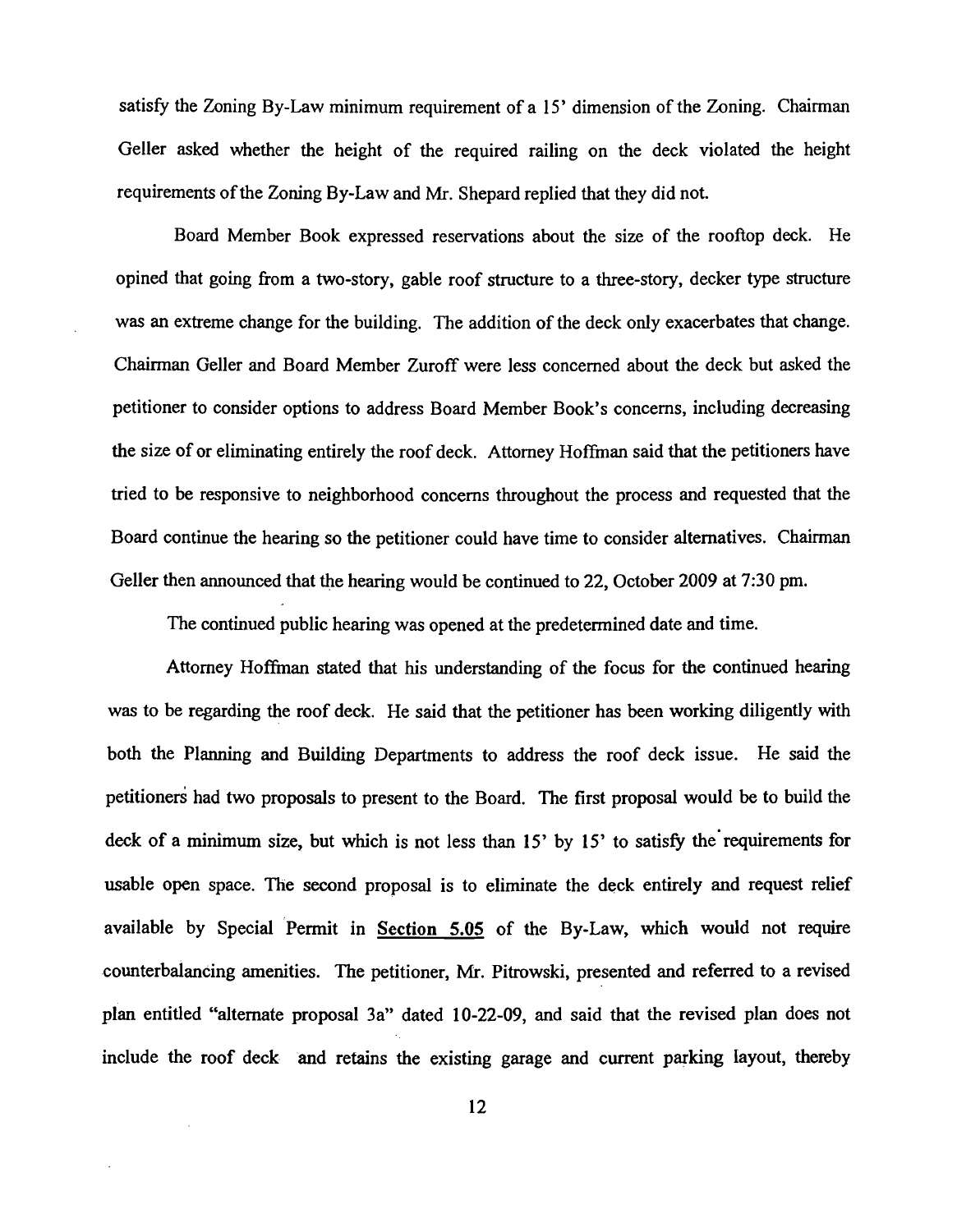maximizing the usable open space on the lot. Chairman Geller entered the plan showing "alternative proposal 3a" into evidence as Exhibit "A" to the continued hearing. Mr. Pitrowski said additional open space would be provided by taking space previously pavement and providing more grass area. He said that the area behind the garage while not wholly owned by him adds to the appearance of usable open space.

Attorney Hoffman reminded the Board that Section 5.05, for which the petitioner was cited, does not require counterbalancing amenities.

Board Member Book reviewed the two options and said the question is whether or not the deck should be constructed to meet the minimum requirements of the By-Law. He asked about the condition of the existing garage and the petitioner replied that it is serviceable and just needs to be cleaned-up and it looks like many of the garages in the neighborhood. Mr. Book said that the option eliminating the roof deck is clearly the most desirable if the Board has the ability to waive some of the usable open space requirement under Section 5.05 of the Zoning By-Law. He said that the neighborhood seemed blessed with open space given the proximity of the park across the street. Mr. Book said that while supportive of the current proposal, he personally was not in favor of converting a two-story residential structure into a three-story decker. But, he said he understood that the By-Law provided for the conversion.

Chairman Geller clarified for the Board that the total usable open space being proposed without the roof deck is 818 s.f. including the expanded area previously used for parking. Chairman Geller said that it appeared that the petitioner under this proposal was not expanding the non-conforming open space condition but actually reducing the non-conformity.

Board Member Zuroff opined that the proposal for the elimination of the roof deck seemed an appropriate solution to many of the misgivings about the deck voiced by the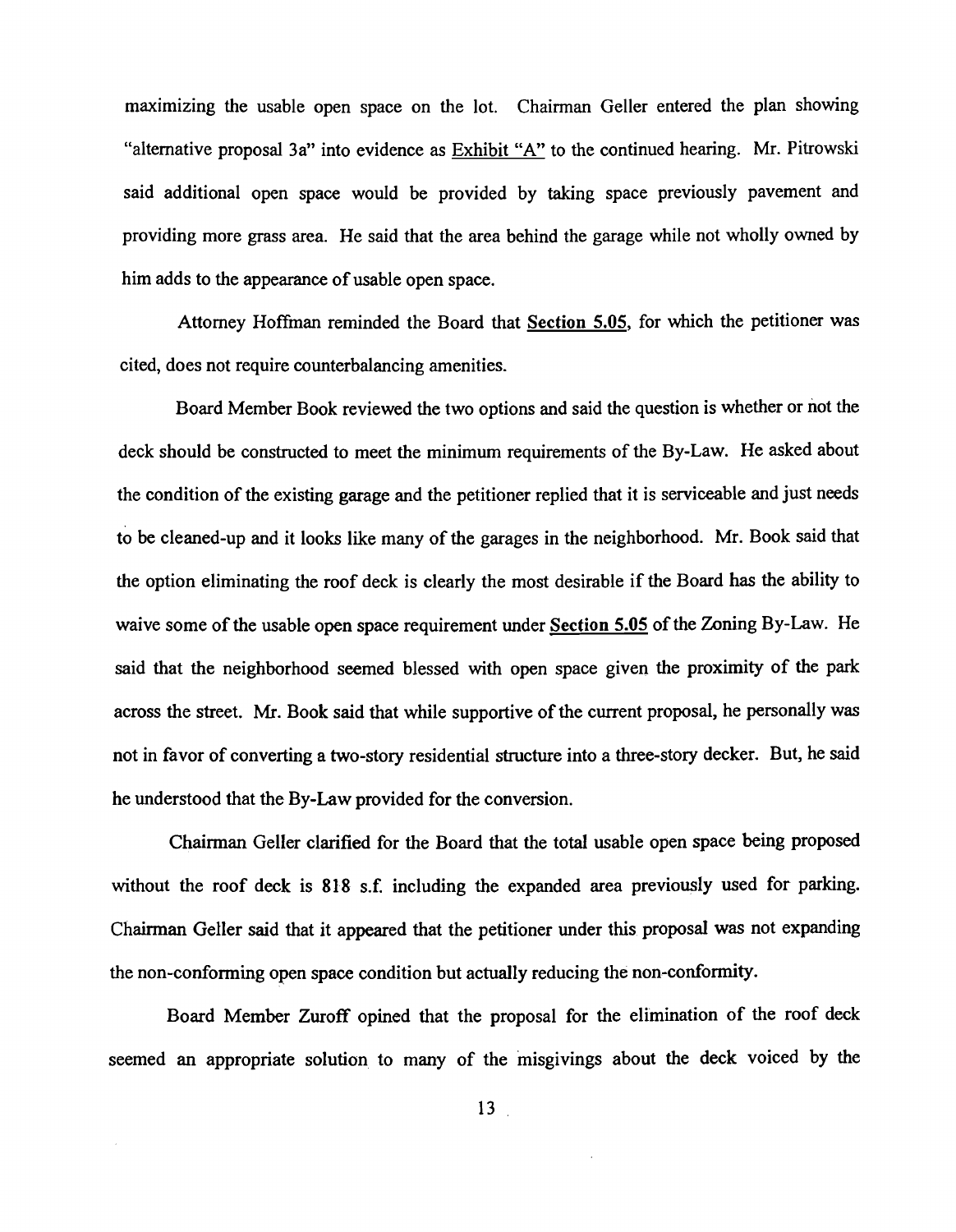neighbors. He asked whether a separate pennit would be required for the garage and the Building Commissioner said it most likely would be required.

Chairman Geller asked Ms. Selkoe whether the Planning Department had any comments concerning the proposed changes to the plan previously submitted. She said that staff would be supportive of retaining the garage and eliminating the roof deck; that the garage could become an effective buffer for the neighbors.

The Board, having deliberated on this matter and having considered the foregoing testimony, concluded that the conditions of Section 5.05 (Conversions), Section 5.09.2.d (Design Review), Section 5.43 (Exceptions to Yard and Set-back Requirements), Section 5.50 (Front Yard Requirements), Section 5.60 (Side Yard Requirements), Section 5.91 (Usable Open Space), Section 6.01.2.a (Waiver of up to one half of the Parking Spaces), Section 6.04.12 (New Parking to Serve Existing Use) and Section 8.01.2.a (Alteration or Extension of a Pre-existing, Non-confonning Structure) of the Zoning By-law necessary for the granting of the requested relief have been satisfied and that it is desirable to grant Special Permits in accordance with said Sections. The Board also made the following findings pursuant to Section 9.05:

- a. The specific site is an appropriate location for such a use, structure, or condition.
- b. The use as developed will not adversely affect the neighborhood.
- c. There will be no nuisance or serious hazard to vehicles or pedestrians.
- d. Adequate and appropriate facilities will be provided for the proper operation of the proposed use.
- e. The development as proposed wili not have a significant adverse effect on the supply of housing available for low and moderate income people.

The Board referenced "alternate proposal 3a" dated 22 October 2009 as the plan of record (superseding the prior plan submitted) and noted that this plan called for the elimination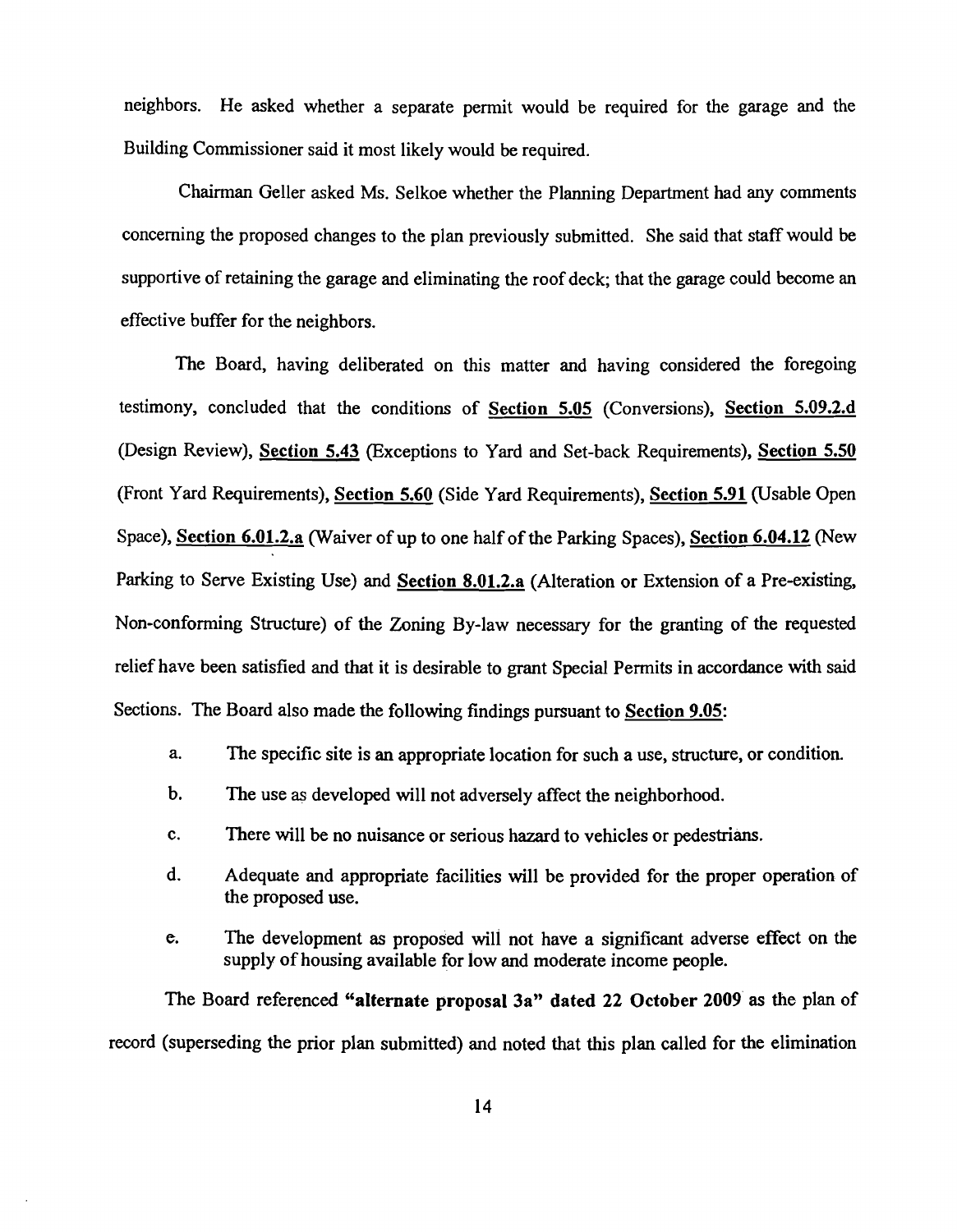of the roof deck, retention of the existing garage and the provision for additional open space in

an area previously used for parking.

Accordingly, the Board voted unanimously to grant the requested relief subject to the

following conditions:

- 1. There shall be a maximum of three units on the property and five parking spaces, with no separate unit in the basement. However, the basement may be used as fmished or common space for the units.
- 2. Prior to the issuance of a building permit, a final site plan, indicating a parking plan for five vehicles and usable open space in compliance with what's required by the Zoning By-law, shall be submitted to the Assistant Director for Regulatory Planning for review and approval.
- 3. Prior to the issuance of a building permit, final floor plans and elevations, including a re-design of the rear stair, shall be submitted to the Assistant Director for Regulatory Planning for review and approval.
- 4. Prior to the issuance of a building permit, a final landscaping plan, indicating planting and hardscape details for both the front, side and rear yards and all counterbalancing amenities, shall be submitted to the Assistant Director for Regulatory Planning for review and approval.
- 5. Prior to the issuance of a building permit, all demolition approvals for the roof, and if applicable, the rear garage, shall be obtained from the Preservation Commission.
- 6. Prior to the issuance of a building permit, the applicant shall submit to the Building Commissioner for review and approval for conformance to the Board of Appeals decision: 1) a final site plan, stamped and signed by a registered engineer or land surveyor; 2) final elevations, stamped and signed by a registered architect; and 3) evidence that the Board of Appeals decision has been recorded at the Registry of Deeds.

Unanimous Decision of The Board of Appeals

ماممه Vesse Geller, Chairman